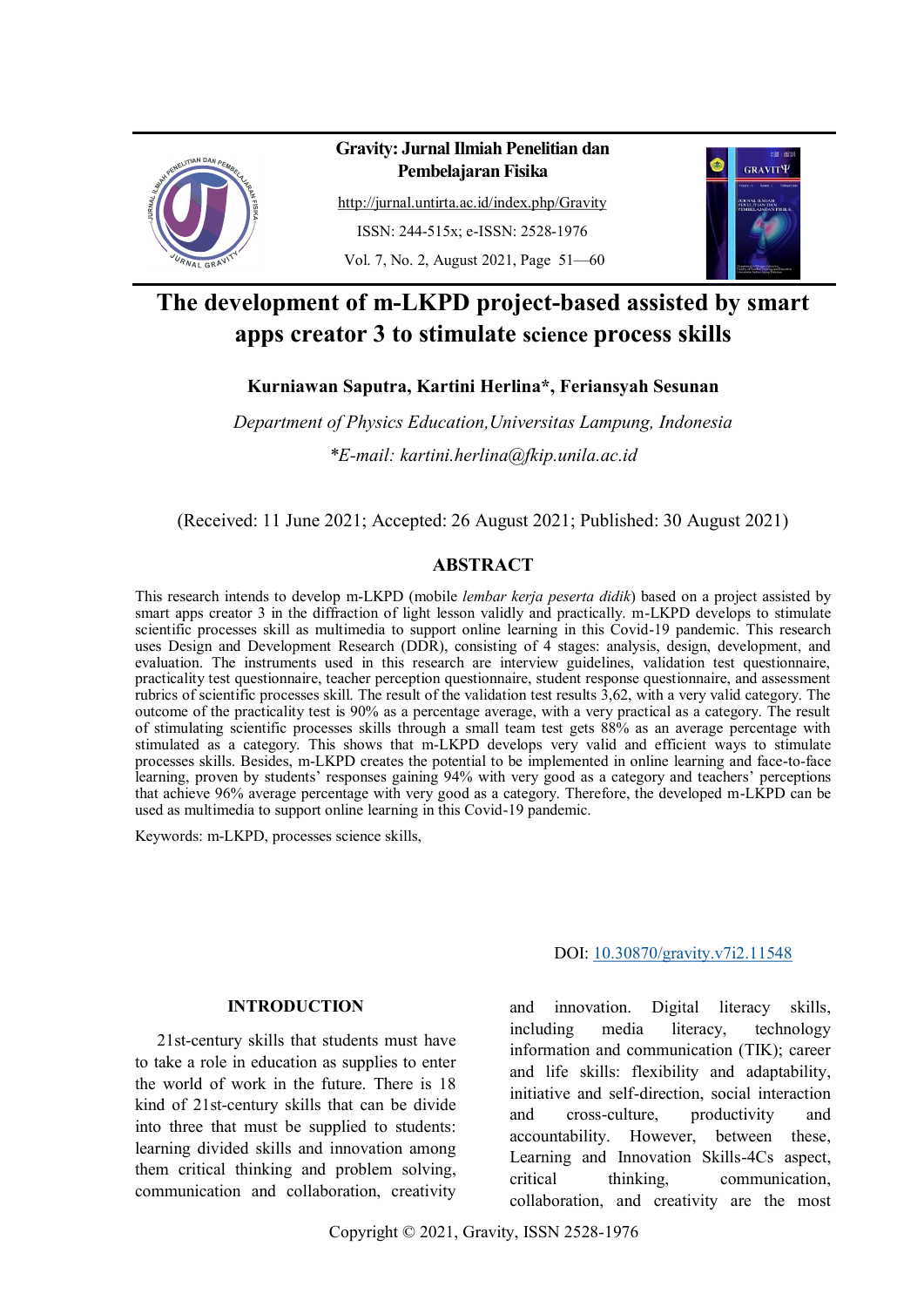important aspects students have to supply from primary school to junior high school (Roekel, 2002).

21st-century skills can be training by science process skills, especially for science students. (Turiman *et al*., 2011). Observing aspect in science process skill is fundamental skills when students doing experiments. They use all Indra to collect information about objects or events in their surroundings (Monhardt and Monhardt, 2006). With live activities, like science experiments, students use their different Indra with touching, listening, smelling, and sometimes verify materials with controls; this will help students develop their thinking skills from the concrete to the more complex thinking skills.

Based on the TIMSS research in 2015, the average science achievement by Indonesian students is at 44 from 47 countries. Likewise, PISA research in 2015 shows that the result of science achievement by Indonesian students is at 69 from 78 countries; this is probably causing by science process skills that are not training. According to (Suman, 2020) science process skill is essential for practical skill development. It takes the leading role in science education, and the lives of students who pursue science education affect their achievement. It is also supported by researcher observation at Central Lampung District, South Lampung District, Bandar Lampung Municipal, and Metro Municipal at Lampung province. It shows that science process skills have not trained much. This is proving by the result of a questionnaire that has to distribute; average teachers still using the lecture method or one-way method that slightly involves students and not yet integrated practicum in learning. Science process skills will be trained consistently and in live practice (Ongowo and Indoshi, 2013). It can be said that 21st-century skills, especially communication skills, have not trained much in science process skills. Communication skill will show when science process skills, is taught (Peng, 2007).

Based on that description, practicum activity is essential in training science process skills and communication skills. Following the

essence of physics, physics is a knowledge pool, way of thinking, and experiment (Yance et al., 2013). Implementation in learning must consider effective and efficient learning models also can make students interested and motivated to learning physics. Then one of the physics learning activities that effectively train science process skills also reflect effectively and can train science process skills,s also reflect the essence of physics as inquiry through practicum activity based on the project.

The Covid-19 pandemic that has hit most countries globally, including Indonesia, presents its challenges for educational institutions (Hamidah and Sadikin, 2020). The Government Ministry of Education and Culture had to forbid from kindergarten to university face-to-face learning and instruct all schools and universities to do online learning (Surat Edaran Kemendikbud Dikti No.1 2020). So teachers must to capable of showing excitement and interacting with exploit development of technology in education. One of the media that can be applying in science learning is interactive learning multimedia. Learning with multimedia can be more engaging, interactive, and meaningful to students (Leow F T and Neo M 2014; M Duh, T Bratina, and M Krasna, 2013); (., 2010). The research was done by (Turiman et al. l, 2011) shows that using technology in learning can develop science process skills in students. It is using the technology of handphones, many benefits, especially in creating a studentcentered learning climate.

Lately, research about multimedia learning has been done, like other research about the development of E-LKPD with flipbook has been done bt (Haryanto et al. 2019) and (Apriyanto et al. 2019. Moreover, the development of E-LKPD based on 3D page flip has been done by (Yelianti et al.2018).

The literature review did not find development m-LKPD with the help of Smart Apps Creator 3 to stimulate science process skills,s. Therefore, the researcher is developing learning media to produce mobile LKPD or m-LKPD based on a project to stimulate science process skills s.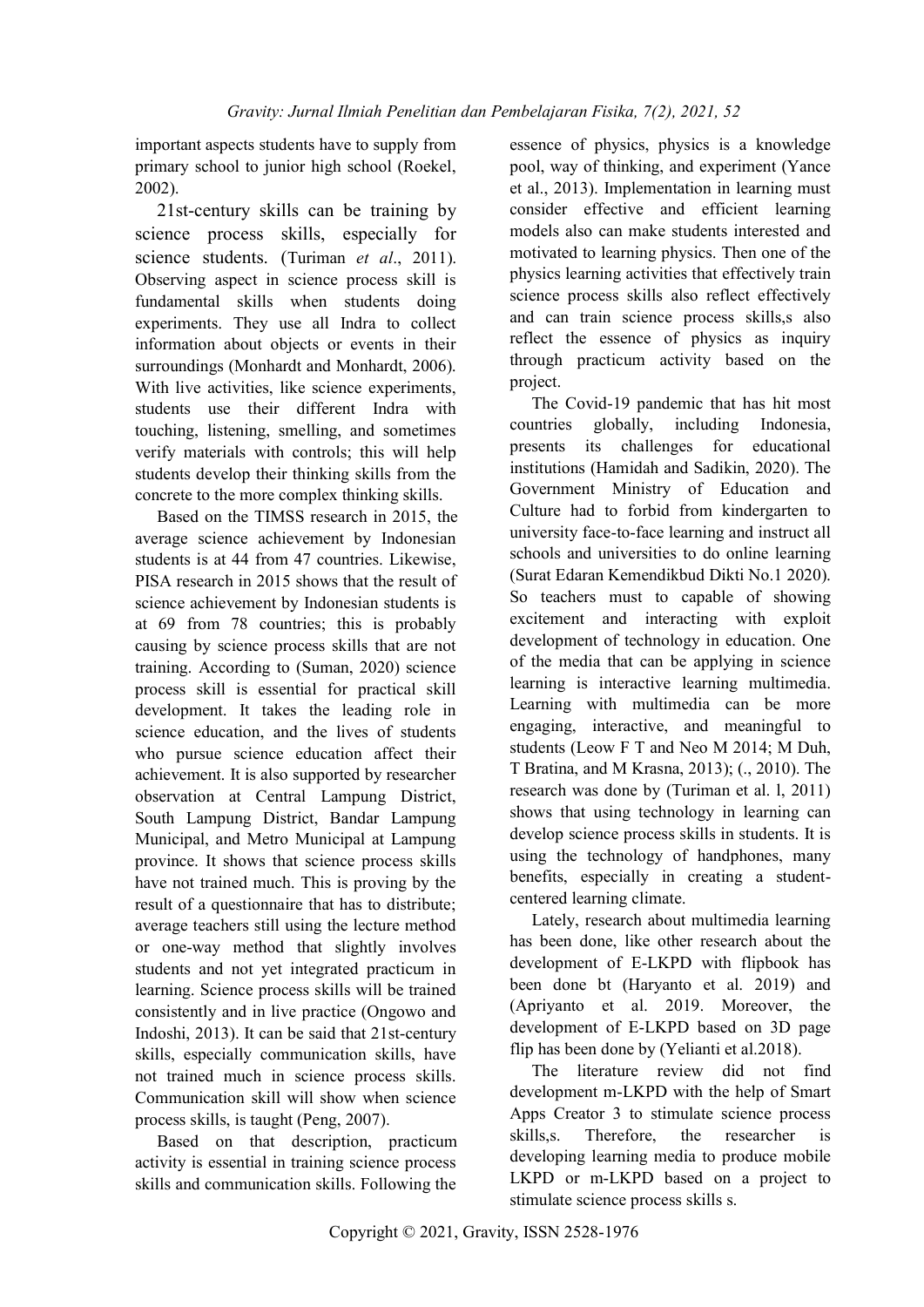# **RESEARCH METHODS**

This research uses Design Development Research (DDR) by (Richey & Clients, 2007) consisting of analysis, design, development, and evaluation. The analysis is the first stage in development research. The activity carried out is an analysis of needs in several schools in Lampung. An analysis of needs is doing by interview and filling out the questionnaire to students and 11th-grade teachers. An analysis of needs is doing to knowing potentials and problems in schools. Obtained information based on analysis of needs becomes basic for the researcher to do further research. An analysis of needs is to dig up information about learning models used, using LKPD in learning, trained skills, availability optic kits, implementation of practicum activities, and rating the students learning outcomes in skills aspect. Afterward, obtained data in this introduction study will be analyzed and becomes basic to do further research.

The second stage in this development research is the design stage. In this stage is doing planning the structure of m-LKPD. Product is made based on analysis of needs and goals indicator in this case, is m-LKPD project-based to stimulate science process skills. The development of m-LKPD for 11thgrade science class semester 2 in the diffraction of light topic. This stage is doing planning of mobile LKPD projectbased using Smart Apps Creator 3.

The development stage is developing a product suitable to design that have made in the design stage. The development stage will produce the structure of m-LKPD. The developed product will validate by validators consisting of 1 lecturer of Lampung University lecturer and two senior high school physics teachers. Validators will validate the product consisting of materials and constructs also media and product design. If it gets validation, an m-LKPD practicality test can be conducted consisting of a legibility test. Moreover, the data is taking from the teacher's perspective, and students respond. The researcher is doing this to find out students' understanding skills, knowing teachers' outlook is m-LKPD sustain

to implemented in learning while Covid-19 pandemic or direct learning later, and knowing students' respond knowing benefits after doing m-LKPD later.

The last stage is the evaluation stage. The evaluation is done every development stage m-LKPD project-based with revisions based on experts and students' suggestions or recommendations. The evaluation has done to know the success of products, so it can be said valid and practical.

The instrument used in this research are interview guidelines, analysis of needs questionnaire, validation test questionnaire, practicality test questionnaire, student response questionnaire, teacher perception questionnaire, and assessment of science processes skill. The data of validation, practicality, students' responses, and teachers' perceptions are ratting by Likert scale from (Ratumanan & Laurent, 2011) and assessment of science processes skill are using rubricks of science process skill from (Nur, 2011). The interview guidelines are a question and answer activity that the researcher does with respondents to get information. The researcher interviews physics teachers and senior high school students about the diffraction of light topic and media availability as a support learning process. The analysis of the needs questionnaire is a list of questions given to respondents to get information about some problem. Filling out the questionnaire is done to know students' difficulty in the diffraction of light topic, using m-LKPD in learning, learning models used by teachers, and availability optic kit.

A validation questionnaire is used to know the validity level of the m-LKPD projectbased to give valid or not information as a teacher's assistant in the learning activity. This questionnaire is given to three experts. A validation questionnaire containing media and design & material and construct. A practicality questionnaire is a students' readability questionnaire in m-LKPD project-based. A teacher perception questionnaire and student response questionnaire. A readability questionnaire to know students' convenience level in understanding m-LKPD. The teacher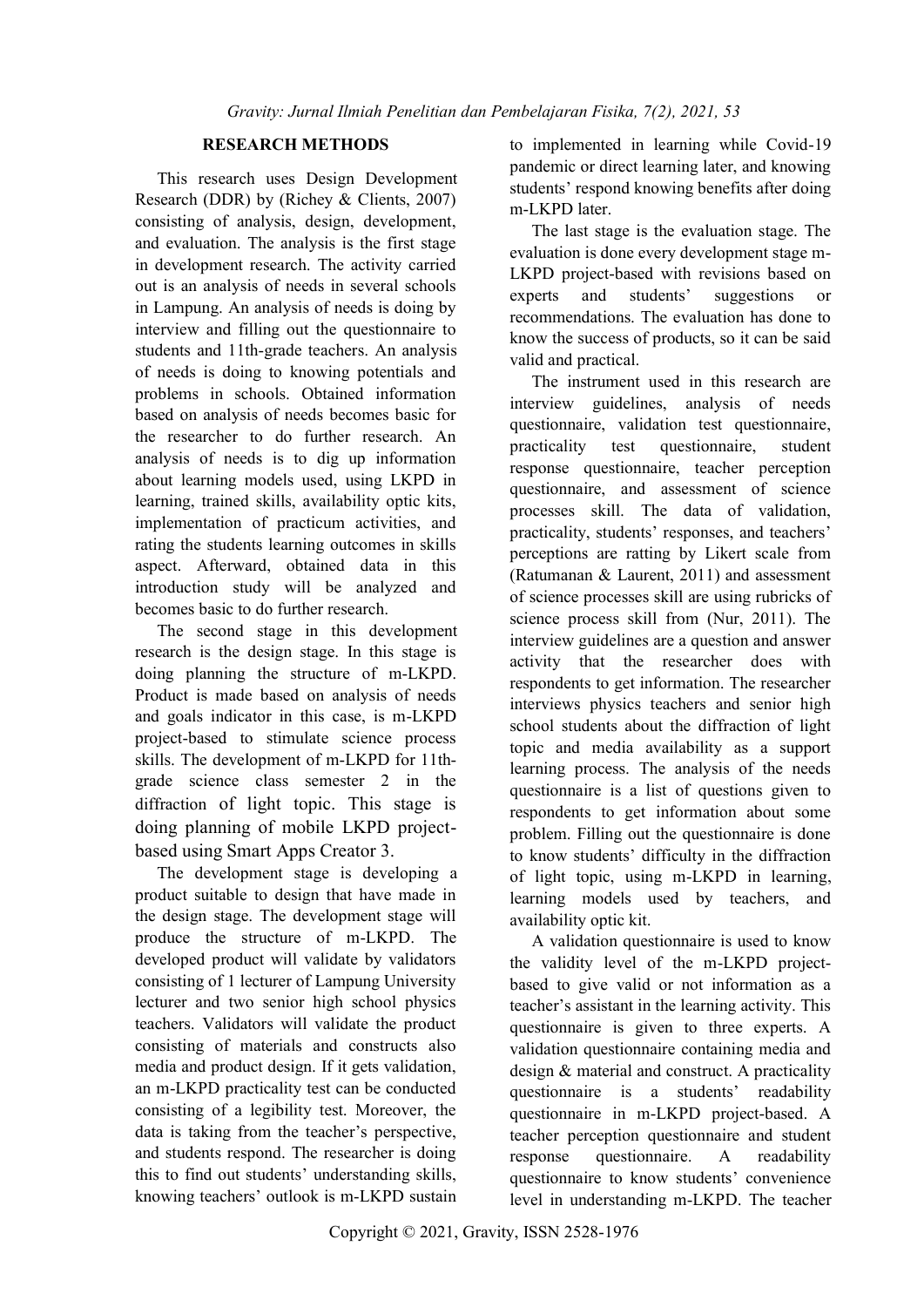perception questionnaire was used to determine the application of a product during the covid-19 pandemic and face-to-face learning. Filling out this questionnaire is to know the implementation level of the product so teachers can use it as learning media. Students' questionnaire responses were used to know students' responses after doing the m-LKPD project based on Smart Apps Creator 3.

## **RESULT AND DISCUSSION**

This development research produces a product in mobile LKPD (*Lembar Kerja Peserta Didik*) project-based to stimulate science process skills,s. The first stage in this research is to analyze needs. Problem identification has been made by distributing questionnaires by online, semistructured interview. Based on an online questionnaire distributed to 17 students from 6 different schools, data obtained that only 17,7% of students have use LKPD of the diffraction of light topic, 76,5% of students using package book. Also, 64,7% of students use the lecture method, and 70,6% do not understand the diffraction of light topic. Afterward, semistructured interviews were conducted with some senior high school physics teachers in Lampung related to delivering the diffraction of light topic in school. In between, general teachers are still using the lecture method to delivering the diffraction of light topic, so that students science process skills,s have not trained yet. Furthermore, in general, schools still do not have the diffraction of light kit, so practicum has not yet been conducted, so students' science process skills have not been trained yet. There has never been a practical activity in the diffraction of light topic, LKPD nor m-LKPD have note used by teachers to deliver this topic.

Overall, the analysis of needs result shows that the diffraction of light topic in some schools only using the lecture method and do not have m-LKPD. However, according to (Yildirim, Kurt, & Ayas, 2011), LKPD can make students more participate in learning activities. Moreover, some senior high schools have not done practicum of the diffraction of

light topic, so science process skills can not be trained, even though science process skills can be trained with open experiments (Aydogdu, Buldur, & Kartal, 2013). This shows that students' science process skills and 21stcentury demands are not achieved yet. Problem gap and hopes that becomes basic by the researcher to develop m-LKPD projectbased using Smart Apps Creator 3 to stimulate process science skills as alternative online learning media during a covid-19 pandemic.

Next is the design stage, the design of m-LKPD create based on a project consisting of some activities designing project. The making of design m-LKPD project-based is done with help from Microsoft Word and Canva to design the cover and layout. Furthermore, the m-LKPD design that has complete is arranged in Smart Apps Creator 3.

The m-LKPD project-based consists of 3 parts. The first part consists of cover, preface, table of contents, instructions for use, core competence, basic competence, indicator, and learning objectives. Next is the content section consists of 5 project planning activities. Moreover, the last part consists of evaluation and exercises.



# **Figure 1.** Product design

In the parts of m-LKPD, students' science process skills can train through some activities. In activity 2, students' science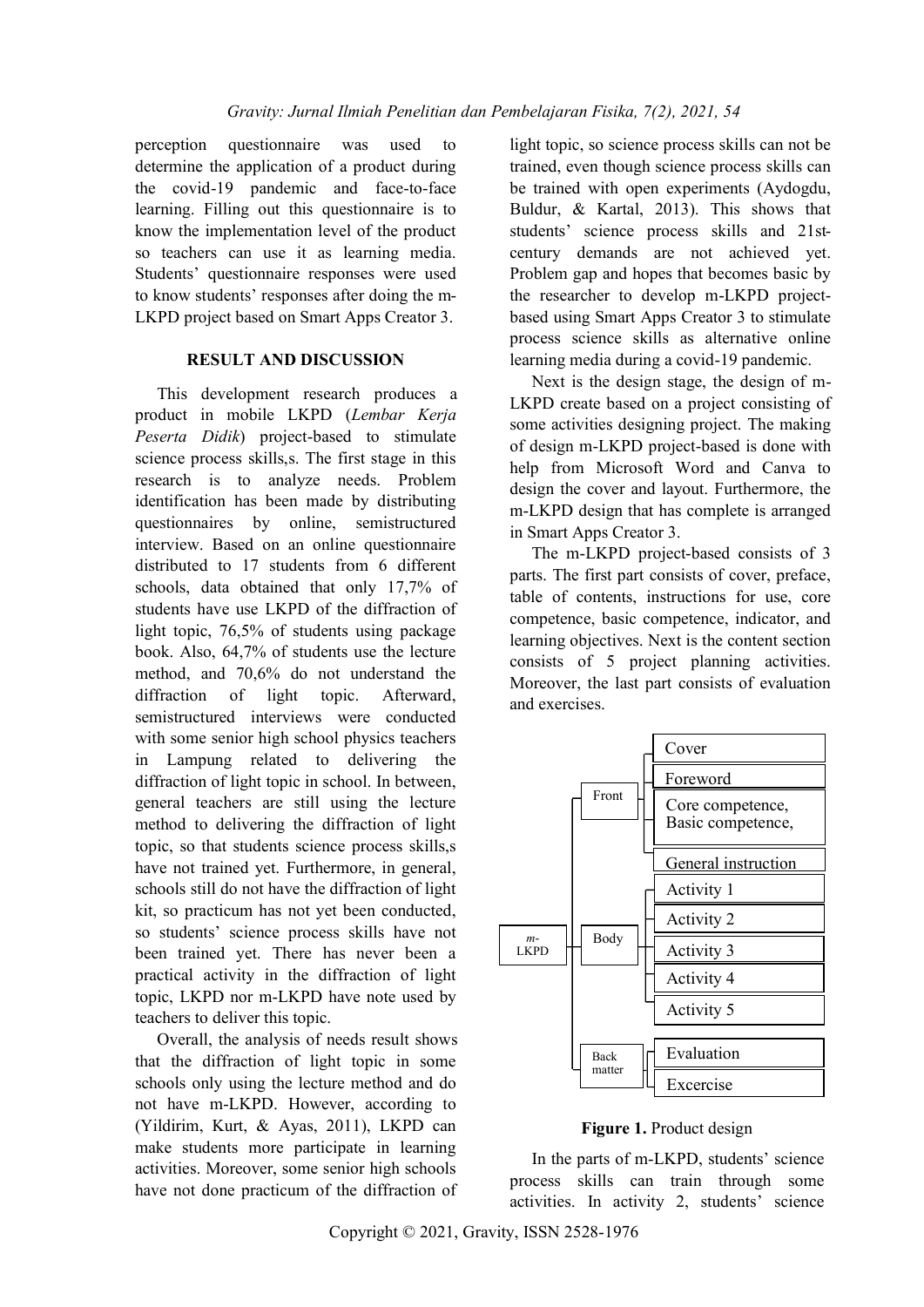process skills in indicator formulate the problems, create a hypothesis, and determine variable can be trained. Furthermore, in activity 4, students' science process skills can train through indicator hypothesis tests, also present data and results.

The next part is the development stage. In this stage is making validation test, practicality test m-LKPD, students' responses, and teachers' perspective also ratting the stimulate of students' science process skills. Validation test consists of material experts test & construct and media & design expert test. Furthermore, the results obtained at 3.57 from a scale of 4.00 qualitatively with very valid as a category. This shows that the quality of material, construct, media, and design develop m-LKPD are outstanding.

**Table 1.** The result of validation test

|         | No. Aspect rated          | Score<br>average | Category   |
|---------|---------------------------|------------------|------------|
| L       | Material and<br>construct | 3,51             | Very valid |
| 2.      | Design                    | 3,62             | Very valid |
| Average |                           | 3,57             | Very valid |

LKPD can be said good enough if it is consists of six core components (title, study guide, basic competencies, or subject material, support information, task or work action, and evaluation); if one of the components, then m-LKPD is only a bunch of letter and can not be said as LKPD (Prastowo, 2011). The development m-LKPD product fulfills these six core components. This also supports the result of the validity test that the development m-LKPD declared as very good.

Next is the practicality test. The result through legibility test is 90% with very practice as a category.

Next is students' responses. The result of responses from 9 students expresses their opinion that m-LKPD their working in is helping them in understanding the diffraction of light topic cause it consisting of some phenomenon and video, also there is a tutorial to create a project and direct practicum. So it can be said that the average percentage is 100%. Furthermore, students can improve their science process skills after doing m-LKPD because they said every indicator of science process skills is in m-LKPD.

| No. | Questions                                                                                         | Total question<br>score | Maximal<br>score | Percentage | Category      |
|-----|---------------------------------------------------------------------------------------------------|-------------------------|------------------|------------|---------------|
| 1.  | LKPD structure is<br>arraanged well so I can<br>understand                                        | 39                      | 40               | 98%        | Very practice |
| 2.  | Space, type, and font<br>size in LKPD are<br>suitable and comfortable<br>to read.                 | 36                      | 40               | 90%        | Very practice |
| 3.  | The LKPD layout is<br>excellent and ideal so<br>that I can read well the<br>sequence of material. | 38                      | 40               | 95%        | Very practice |
| 4.  | The language is easy to<br>read and understanding.                                                | 33                      | 40               | 83%        | Very practice |
| 5.  | The working instructions<br>are clear and easy to<br>understand.                                  | 38                      | 40               | 95%        | Very practice |
| 6.  | The commands or<br>questions presented in<br>LKPD are clear and easy<br>to understand.            | 33                      | 40               | 83%        | Very practice |

**Table 2.** The results of the legibility test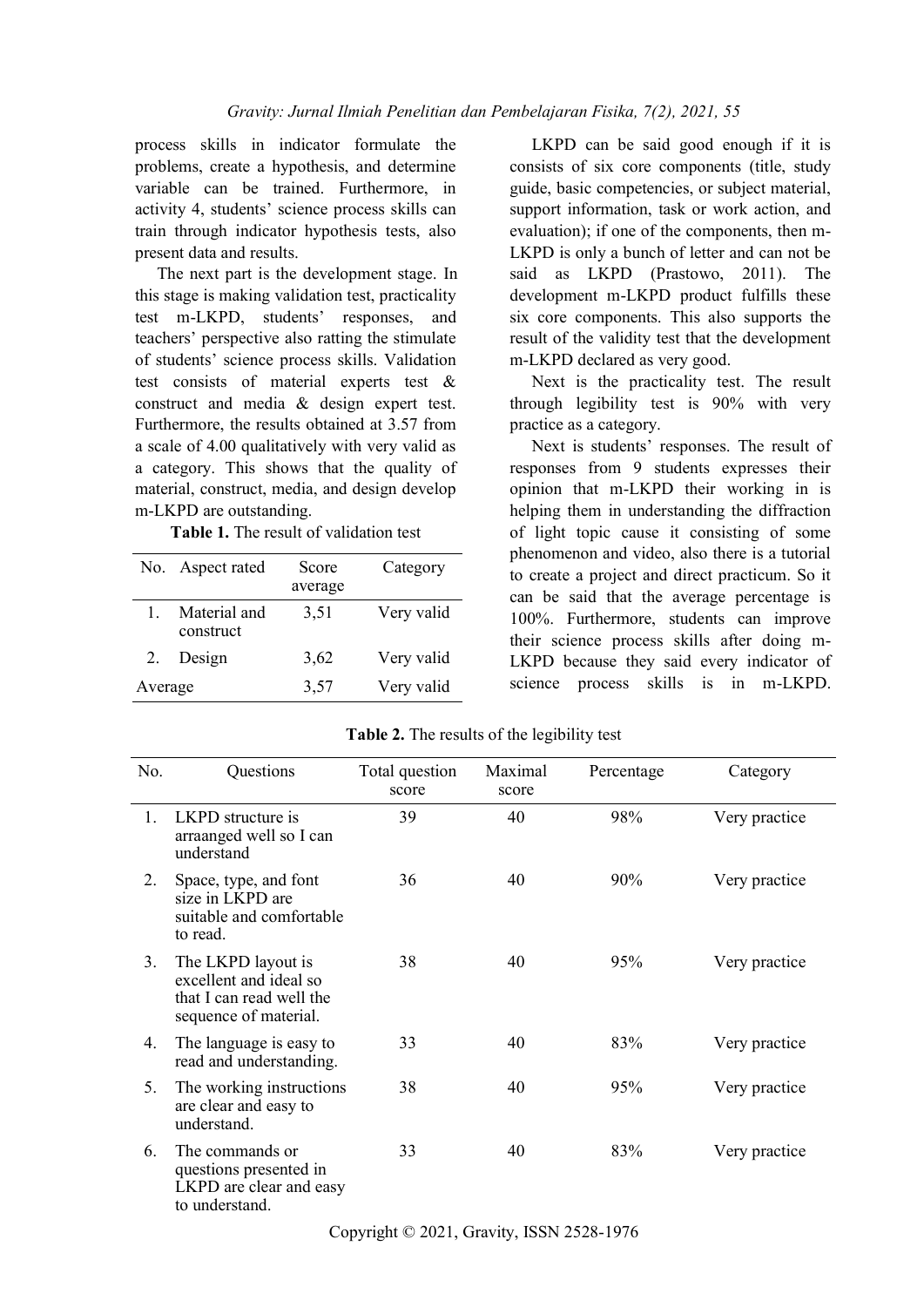*Gravity: Jurnal Ilmiah Penelitian dan Pembelajaran Fisika, 7(2), 2021, 56*

| 7.                 | The step-by-step in<br>LKPD is easy to<br>understand.                                                          | 40  | 40  | 100% | Very practice |
|--------------------|----------------------------------------------------------------------------------------------------------------|-----|-----|------|---------------|
| 8.                 | LKPD presentation is<br>equipped with<br>illustrations and links<br>that can help me<br>understand the topics. | 37  | 40  | 93%  | Very practice |
| 9.                 | The phenomenon in<br>LKPD is easy to<br>understand.                                                            | 36  | 40  | 90%  | Very practice |
| 10.                | Pictures in LKPD can be<br>seen clearly.                                                                       | 30  | 40  | 75%  | Practice      |
| 11                 | The exercise is equipped<br>with pictures or tables so<br>easy to understand.                                  | 39  | 40  | 98%  | Very practice |
| Total              |                                                                                                                | 360 | 400 |      |               |
| Average percentage |                                                                                                                |     |     | 90%  | Very practice |

Therefore, the average percentage is 100% express science process skills is very stimulating. Next, additional questions in the form of a questionnaire on the Likert scale obtain an average percentage of 94% with very good as a category. The result of teachers' perspective related to the application of m-LKPD is to see the implementation of development products. Teachers' perspective is taken from five senior high school physics teachers. The perspective consists of 6 learning activities that are rated in m-LKPD; there are 26 aspects. The average percentage of teachers' perspective is 96%, with very good as a category. Based on the teachers' perspective, the development of m-LKPD can

be used in learning during a covid-19 pandemic and face-to-face learning.

Based on small-group test assessment with students doing m-LKPD, the development of m-LKPD can be said it stimulates science process skills. The result of rating stimulate science process skills shows that indicator formulate problems from percentage is 95% with very stimulating as a category, the hypothesis from the indicator is 100% with very good as a category, hypothesis indicator testing is 73% with good as a category. The indicator shows data is 88% with very good as a category, and the indicator shows the result is 75% with good as a category. This shows that development product can stimulate

|  |  |  |  | Table 3. The result of teachers' perspective |  |  |
|--|--|--|--|----------------------------------------------|--|--|
|--|--|--|--|----------------------------------------------|--|--|

| Learning activities                    | Total score per<br>step | Maximal score | Percentage | Category  |
|----------------------------------------|-------------------------|---------------|------------|-----------|
| Activity 1 (question<br>determination) | 115                     | 120           | 96%        | Very good |
| Activity 2 (project<br>planning)       | 152                     | 160           | 95%        | Very good |
| Activity 3 (scheduling)                | 18                      | 20            | 90%        | Very good |

Copyright © 2021, Gravity, ISSN 2528-1976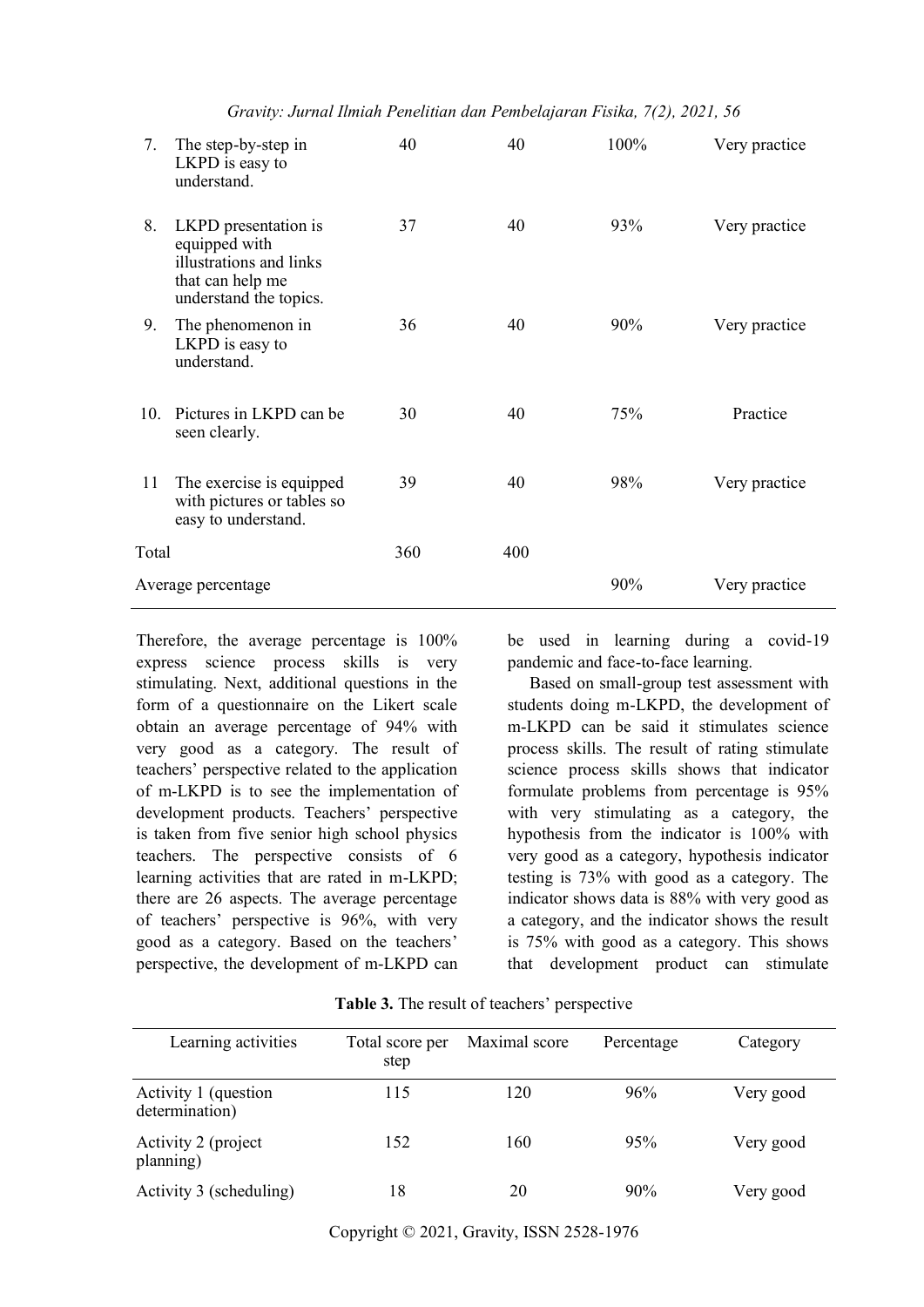| Gravity: Jurnal Ilmiah Penelitian dan Pembelajaran Fisika, 7(2), 2021, 57 |
|---------------------------------------------------------------------------|
|---------------------------------------------------------------------------|

| Activity 4 (monitoring)                    | 20  | 20  | $100\%$ |           |
|--------------------------------------------|-----|-----|---------|-----------|
| Activity 5 (test result and<br>evaluation) | 134 | 140 | 96%     | Very good |
| Activity 6 (evaluation and<br>reflection)  | 60  | 60  | 100%    | Very good |
| Total score                                | 499 | 520 |         |           |
| Average percentage                         |     |     | 96%     | Very good |

students' science process skills.

According to Subali (2011), science process skills are performance skills that contain cognitive skills, intellectual skills backgrounding science process skills, and sensorimotor skills. Therefore, measurement of science process skills, including cognitive skills, can measure with a written test. This is also supported by learning by doing theory based on the assumption that students are better when studying personally involved in study experience. Individuals must discover knowledge so learning can be more meaningful (Smith, 1980). In this research, processing m-LKPD by students including written test, because it has indicator science process skills. This supports the result of stimulating test students' science process

skills, so the m-LKPD product can be said it stimulates science process skills very well.

The last stage in this research is the evaluation stage. In this stage, evaluation is done to see that every activity in every stage is already suitable and runs well. This evaluation is done in every stage of development procedures: analysis, design, and development. Moreover, this evaluation is generally done to develop m-LKPD product by five senior high school physics teachers.

The evaluation in the analysis stage is adding question aspect in the analysis of needs questionnaire. The Evaluation in the design stage is better using the source of the authentic references and easy for students to understand also easy to use and interactive platform so m-LKPD can be an exciting and effective

| No. | Science process<br>skills indicators | Rated aspects                | Total score | Maximal<br>score | $\frac{0}{0}$ | Average % |
|-----|--------------------------------------|------------------------------|-------------|------------------|---------------|-----------|
| 1.  | Formulate the<br>problems            | a. Finding<br>problems       | 30          | 30               | 100%          |           |
|     |                                      | b. Making a<br>prediction    | 27,5        | 30               | 92%           | 95%       |
|     |                                      | c. Formulate the<br>problems | 37,5        | 40               | 94%           |           |
| 2.  | Making hypothesis                    | Making<br>hypothesis         | 40          | 40               | 100%          | 100%      |
| 3.  | Determine variable                   | Determine<br>variable        | 40          | 40               | 100%          | 100%      |

**Table 4.** The results of the stimulating rate of students' science process skills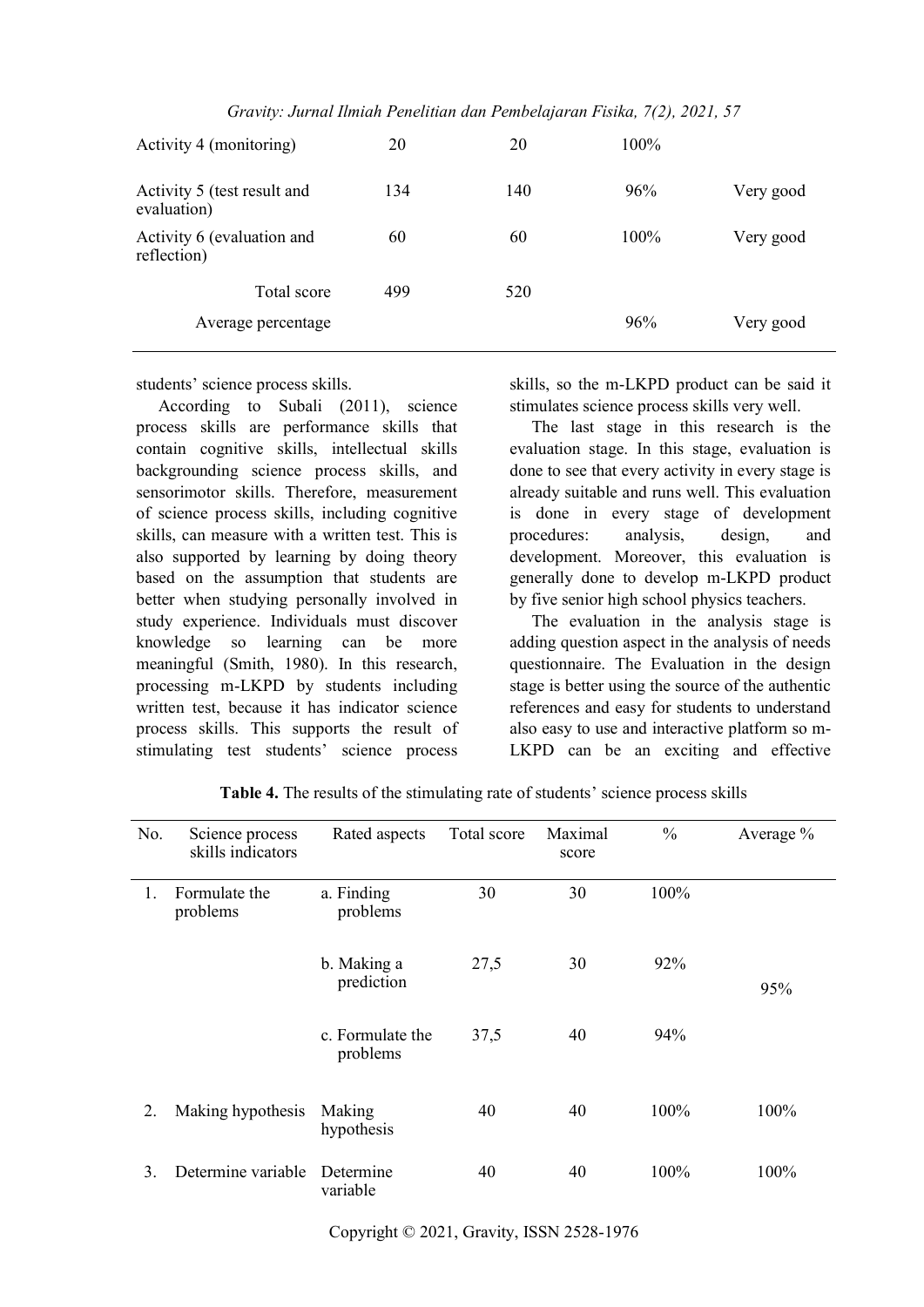| 4. | Hypothesis test    | a. Make a list of<br>tools and<br>materials              | 15   | 30 | 50%  |     |
|----|--------------------|----------------------------------------------------------|------|----|------|-----|
|    |                    | b. Planning<br>experiment<br>procedures                  | 47,5 | 50 | 95%  | 73% |
| 5. | Present a Data     | a. Present a<br>result of<br>experiment<br>data in table | 60   | 60 | 100% | 88% |
|    |                    | b. Analysis data<br>and<br>discussion                    | 37,5 | 50 | 75%  |     |
| 6. | Present a result   | Making<br>conclusion                                     | 27   | 36 | 75%  | 75% |
|    | Average percentage |                                                          |      |    |      | 88% |

*Gravity: Jurnal Ilmiah Penelitian dan Pembelajaran Fisika, 7(2), 2021, 58*

learning media. The Evaluation in the development stage is in m-LKPD validity test. There is an improvement of m-LKPD in validity test based on recommendations from validators.

Based on the five teachers' perspectives, the development of m-LKPD is already good and can be used in online and offline learning. Thorugh evaluation and improvement, which has been done in every stage, this research is producing an m-LKPD project-based assisted by Smart Apps Creator 3 to stimulate validly and practically science process skills to use in Covid-19 pandemic and face-to-face learning.

Based on the development stage, the development of m-LKPD plays an essential role in online learning during the Covid-19 pandemic. The research by (Haryanto, Asrial, & Erawati, 2020) producing an e-LKPD. The application used is Kvisoft Flipbook Maker. Access to the e-LKPD requires a PC/laptop because the export result is not supported yet in android. This can be a problem because not every student has a PC/Laptop. Furthermore, the research by (Apriyanto, Yusnelti, & Arsial, 2019) is producing an e-LKPD with a 3D Pageflip Professional application. The access to the export of this e-LKPD can use in android but still need additional apps. Based on many types of research, the researcher is using Smart Apps Creator 3 as a platform.

Access to m-LKPD using the Smart Apps Creator 3 platform is effortless. Students only have to download the apps that given by teachers on android. Besides, Smart Apps Creator 3 makes it easier for teachers to make online multimedia because of demands for online learning during the Covid-19 pandemic. This is because making the m-LKPD based on this apps is effortless. Teachers only have to prepare the m-LKPD file the copy it in Smart Apps Creator 3 or directly making it in Smart Apps Creator 3 platform, and then it can be edited by adding an interesting design then the result can be directly distributed to students to download it. Therefore, m-LKPD, assisted by Smart Apps Creator 3 developed by the researcher, plays a vital role in supporting online learning during the Covid-19 pandemic. Moreover, this pandemic requires students to study at home, and project making can using secondhand materials. According to (Sumarni, Wardani, & Gupitasari, 2016), practicum with limitations of laboratory devices can do alternative by making with secondhand materials.

The researcher's research procedure stage produces an m-LKPD project-based assisted by Smart Apps Creator 3 to stimulate validly and practically science process skills. It can be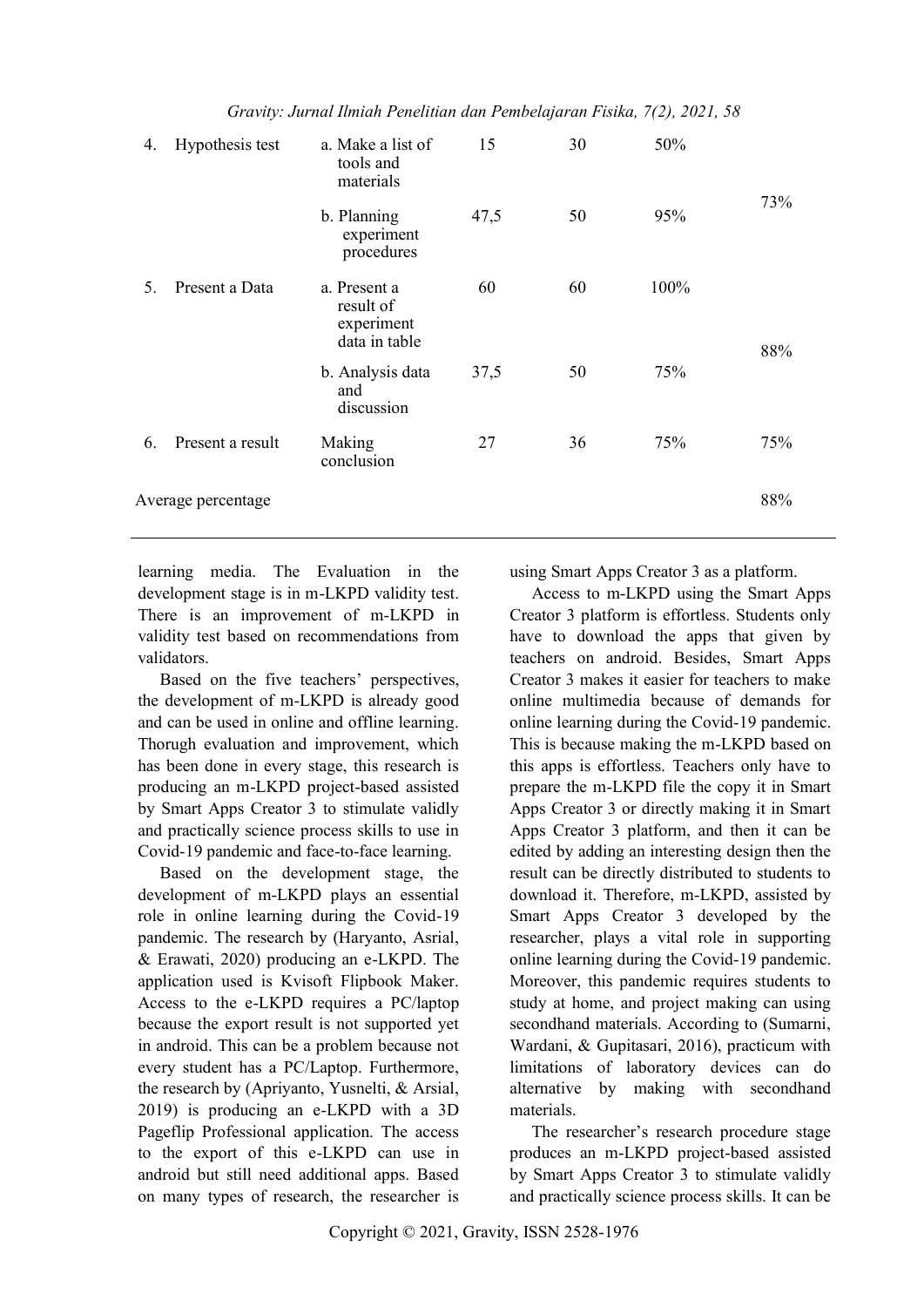used in online and offline learning.

## **CONCLUSION**

Based on results and discussion can take the conclusion that m-LKPD project-based assisted by Smart Apps Creator 3 to stimulate science process skills can be said very valid with an average score of 3,62 based on expert judgment in material, construct, and design. Moreover, m-LKPD project-based assisted by Smart Apps Creator 3 to stimulate practically science process skills can be used in the diffraction of light topic for high school students 11th grade based on the result of lecture test is 90% with very practice as a category. The development product can be used in online and offline learning based on students' responses with an average of 94% and teachers' perspectives with an average of 96%. The m-LKPD project-based assisted by Smart Apps Creator 3 very stimulates science process skills based on the result of stimulating test by small-group test.

Any suggestions given by the researcher to the following researchers are firts is to doing an effectiveness test to fulfilled the criteria of a good quality product. Second, better-using premium Smart Apps Creator, so there is no time limitation in making design product, and or using other platforms that can be used to making m-LKPD that can directly enter students' answers in apps.

## **REFERENCES**

- Aktamis, Hilal., & Ergin Omer .2008. 'The effect of scientific process skills education on students' scientific creativity, science attitudes and academic achievements', Asia-Pacific Forum on Science Learning and Teaching, 9(1), pp. 1–21.
- Apriyanto, Candra., Yusnelti, & Asrial. .2019. 'Development of E-LKPD With Scientific Approach of Electrolyte and Non Electrolyte Solutions', Journal of the Indonesian Society of Integrated Chemistry, 11(1), pp. 38–42.
- Arikunto, Suharsimi. .2011. 'Prosedur Penelitian Suatu Pendekatan Praktek',

Jakarta: Bumi Aksara.

Aydogdu, Bulent., Buldur, Serkan., & Kartal, Sabahattin .2013. 'The Effect of Openended Science Experiments based on Scenarios on the Science Process Skills of the Pre-Service Teachers', Social and Behavioral Sciences, 93, pp. 1162-1168. [https://doi.org/10.1016/](https://doi.org/10.1016/j.sbspro.2013.10.008.%202013)

[j.sbspro.2013.10.008. 2013.](https://doi.org/10.1016/j.sbspro.2013.10.008.%202013)

- Haryanto, Asrial, & Ernawati, M. Dwi Wiwik 2020 'E-Worksheet for Science Processing Skills Using Kvisoft Flipbook', International Journal of Online and Biomedical Engineering (iJOE), 16(03), pp. 46–59.
- Haryanto, Asrial, & Ernawati, M. Dwi Wiwik., Syahri, Wilda., & Sanova, Aulia .2019. 'E-Worksheet Using Kvisoft Flipbook: Science Process Skills and Student Attitudes', International Journal of Scientific & Technology Research, 8 (12), pp. 1073–1079.
- Indonesian Skills Report. 2017. Trends in Skills Demand, Gap, and Supply in Indonesia. Report No. 54741-EAP.
- Kemdikbud RI. 2020. Edaran Tentang Pencegahan Wabah COVID-19 di Lingkungan Satuan Pendidikan Seluruh Indonesia, Jakarta
- Leow F T and Neo M .2014. Turkish Online J. Educ. Technol. 13 102
- Monhardt, Leigh. & Monhardt, Rebecca. (2006) 'Creating a Context for the Learning of Science Process Skills Through Picture Books', Early Childhood Education Journal, 34(1), pp. 67– 71. doi: 10.1007/s10643-006-0108-9.
- Nieveen, N. M. 1999. 'Prototyping to reach product quality. In J. Van Den Akker, R. Branch, K. Gustafson, N. Nieveen, & T. Plomp (Editor)', Design Approuches and tools in education and training, pp. 125-136, Dordrecht, The Netherlands: Kluwer Academic Publisher.
- Nur, M. 2011. 'Modul Keterampilan Proses Sains', Surabaya: Pusat Sains dan Matematika Sekolah, Universitas Negeri Surabaya.
- Ongowo, R. O., & Indoshi, F. C. 2013. Science process skills in the Kenya certificate of secondary education biology